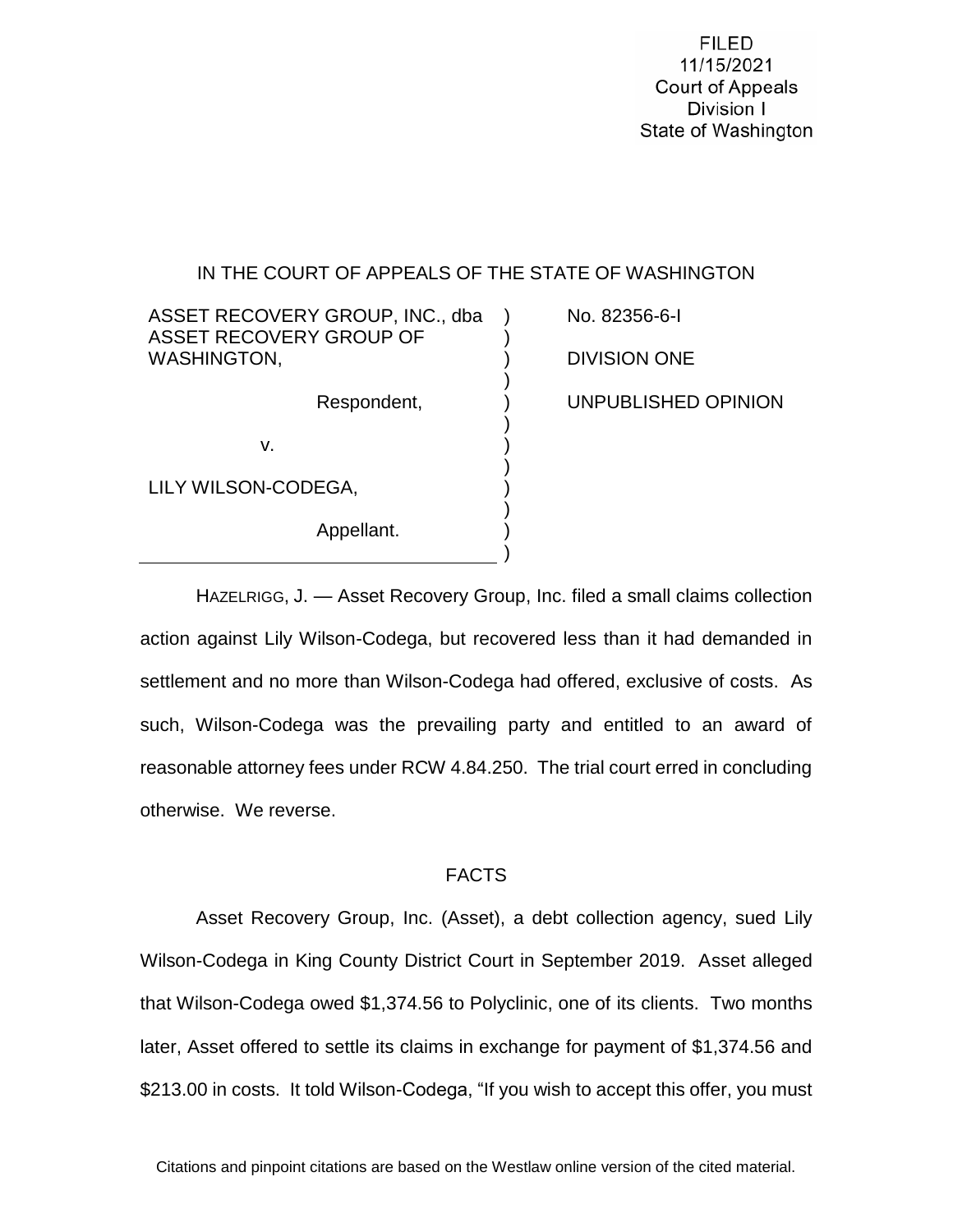$\overline{a}$ 

do so by delivering payment of \$1,587.56 to this office within fourteen days of the date of this offer." Wilson-Codega did not initially respond to this offer.

In January 2020, Wilson-Codega offered to pay Asset \$1,374.56 to dismiss its claims. Asset declined the offer. She then answered Asset's small claims complaint and counterclaimed for damages, asserting that Asset had violated Washington's Consumer Protection Act (CPA), chapter 19.86 RCW, and the federal Fair Debt Collection Practices Act (FDCPA), 15 U.S.C. §§ 1692–1692p. Because the counterclaims sought injunctive relief under the CPA and other remedies beyond the district court's jurisdiction, the district court removed the case to King County Superior Court pursuant to CRLJ 14A(b). 1

The parties continued to engage in settlement negotiations in August 2020. Wilson-Codega offered to settle her counterclaims for payment of "\$10,000 and a release of all claims against her," while Asset continued to hinge dismissal of its claims on total payment of \$1,587.56. Neither party budged.

Asset and Wilson-Codega moved for summary judgment on their respective claims. The superior court granted Asset's motion as to liability, dismissed Wilson-Codega's affirmative defenses and counterclaims, and awarded Asset a judgment for \$1,374.56 "plus court costs of \$213.00." Each party then moved for attorney fees under RCW 4.84.250. Asset requested fees of \$15,030.00 as the "prevailing" party in its small claims action because it offered to settle for \$1,374.56 exclusive of costs and it recovered that exact amount exclusive of costs.<sup>2</sup> Wilson-Codega

<sup>1</sup> Under CRLJ 14A(b), "[w]hen any party in good faith asserts a claim in an amount in excess of the jurisdiction of the district court or seeks a remedy beyond the jurisdiction of the district court, the district court shall order the entire case removed to superior court."

 $2$  Asset did not request fees as a prevailing defendant on Wilson-Codega's counterclaims.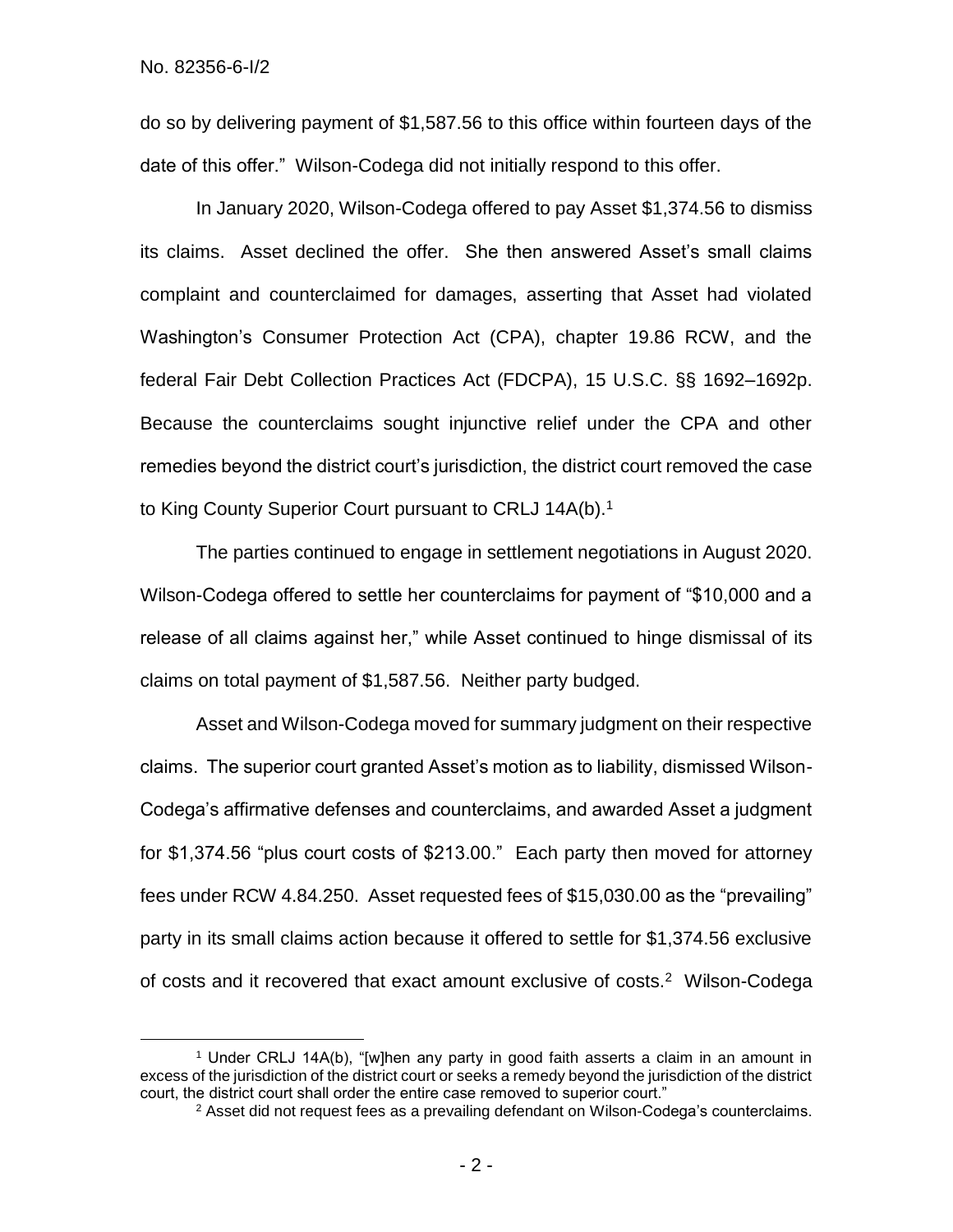sought \$28,060.00 in attorney fees, contending that she was the "prevailing" defendant in this action because Asset recovered the same amount, exclusive of costs, she offered in settlement.

The superior court concluded that Asset was the prevailing party, Wilson-Codega was not, and entered a supplemental judgment awarding Asset \$7,515.00 in reasonable attorney fees. Wilson-Codega appeals.

### ANALYSIS

Wilson-Codega challenges the award of attorney fees to Asset and the denial of her request for fees under RCW 4.84.250–.300. Whether a statute authorizes an award of attorney fees is a question of law we review de novo. Niccum v. Enquist, 175 Wn.2d 441, 446, 286 P.3d 966 (2012).

In Washington, litigants generally must pay for their own legal expenses in civil actions. AllianceOne Receivables Mgmt., Inc. v. Lewis, 180 Wn.2d 389, 393, 325 P.3d 904 (2014). However, "[n]otwithstanding any other provisions of chapter 4.84 RCW," fees "shall be taxed and allowed to the prevailing party" in "any action for damages where the amount pleaded by the prevailing party" is less than \$10,000. RCW 4.84.250. A plaintiff is the "prevailing party" for purposes of RCW 4.84.250 when its recovery, exclusive of costs, "is as much as or more than the amount offered in settlement by the plaintiff." RCW 4.84.260. A defendant, however, is deemed the "prevailing party" if the plaintiff recovers nothing or a sum not exceeding that offered by the defendant in settlement. RCW 4.84.270. "Only after the judgment can a court assess whether the plaintiff or defendant meets the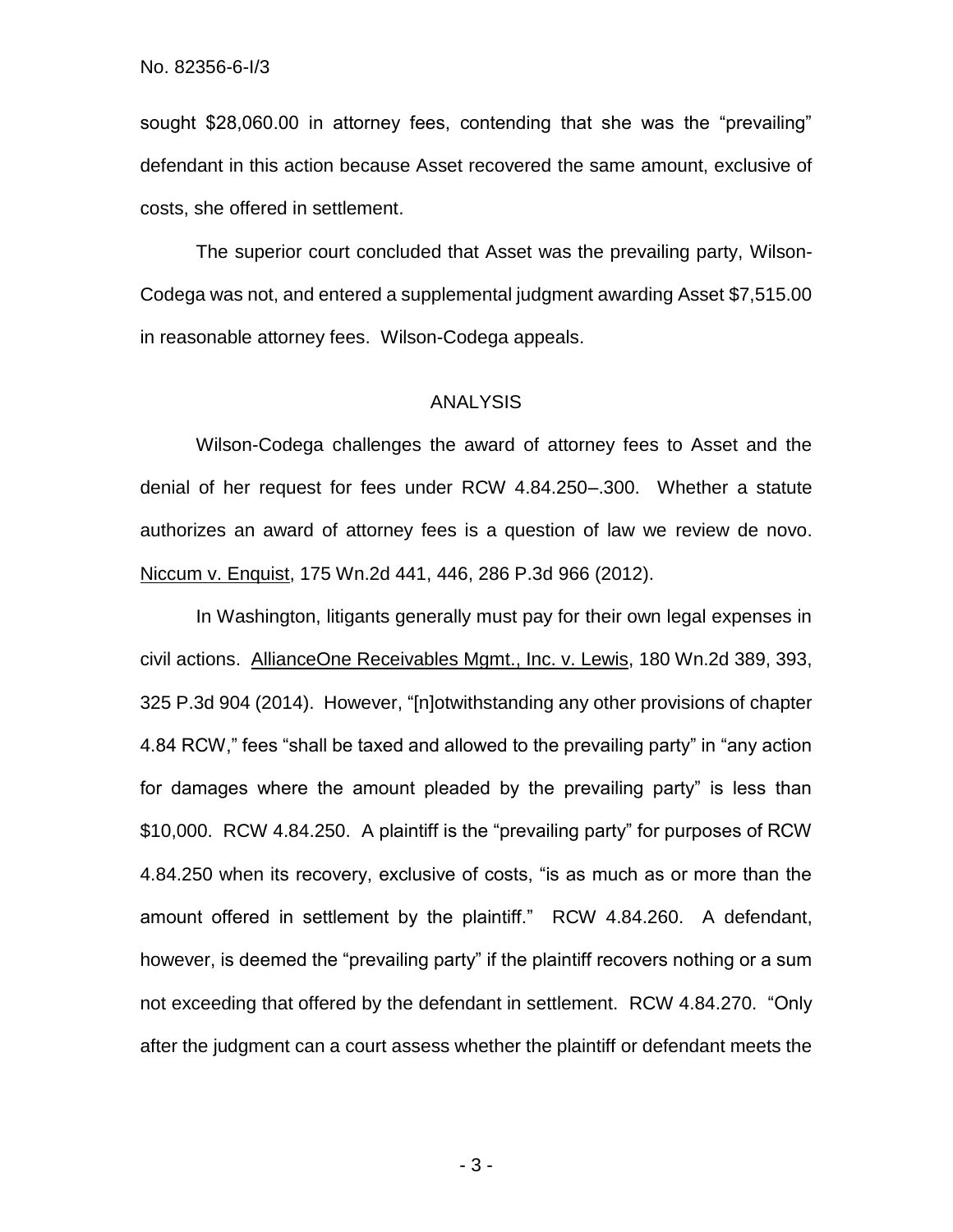$\overline{a}$ 

definition of a 'prevailing party' by examining a recovery after judgment and comparing it to settlement offers." AllianceOne, 180 Wn.2d at 395.

These provisions encourage out-of-court settlements, penalize parties who unjustifiably bring or resist small claims, and enable parties to "'pursue a meritorious small claim without seeing his award diminished in whole or in part by legal fees.'" Beckmann v. Spokane Transit Auth., 107 Wn.2d 785, 788, 733 P.2d 960 (1987) (quoting Northside Auto Serv., Inc. v. Consumers United Ins. Co., 25 Wn. App. 486, 492, 607 P.2d 890 (1980)).

I. Asset was not a Prevailing Plaintiff

Wilson-Codega and amicus<sup>3</sup> contend Asset was not a prevailing party by virtue of the fact that it recovered less than the amount it offered in settlement. We agree.

The record shows that Asset repeatedly demanded \$1,587.56 from Wilson-Codega to settle its small claims action. The superior court awarded Asset a judgment for \$1,374.56, plus court costs of \$213.00. Comparing the two sums, Asset's settlement offer exceeded the judgment award exclusive of costs, so it was not a prevailing plaintiff under RCW 4.84.260. Therefore, Asset was not entitled to fees under RCW 4.84.250. The superior court erred in awarding such fees.

Asset's claim that it prevailed because its recovery exclusive of costs, \$1,374.56, was the same amount it offered in settlement, excluding costs of \$213.00, is unpersuasive. Asset was not entitled to any "costs" at the time of its settlement offer because there was no judgment, so segregating its offer into

<sup>&</sup>lt;sup>3</sup> The Northwest Consumer Law Center submitted an amicus brief.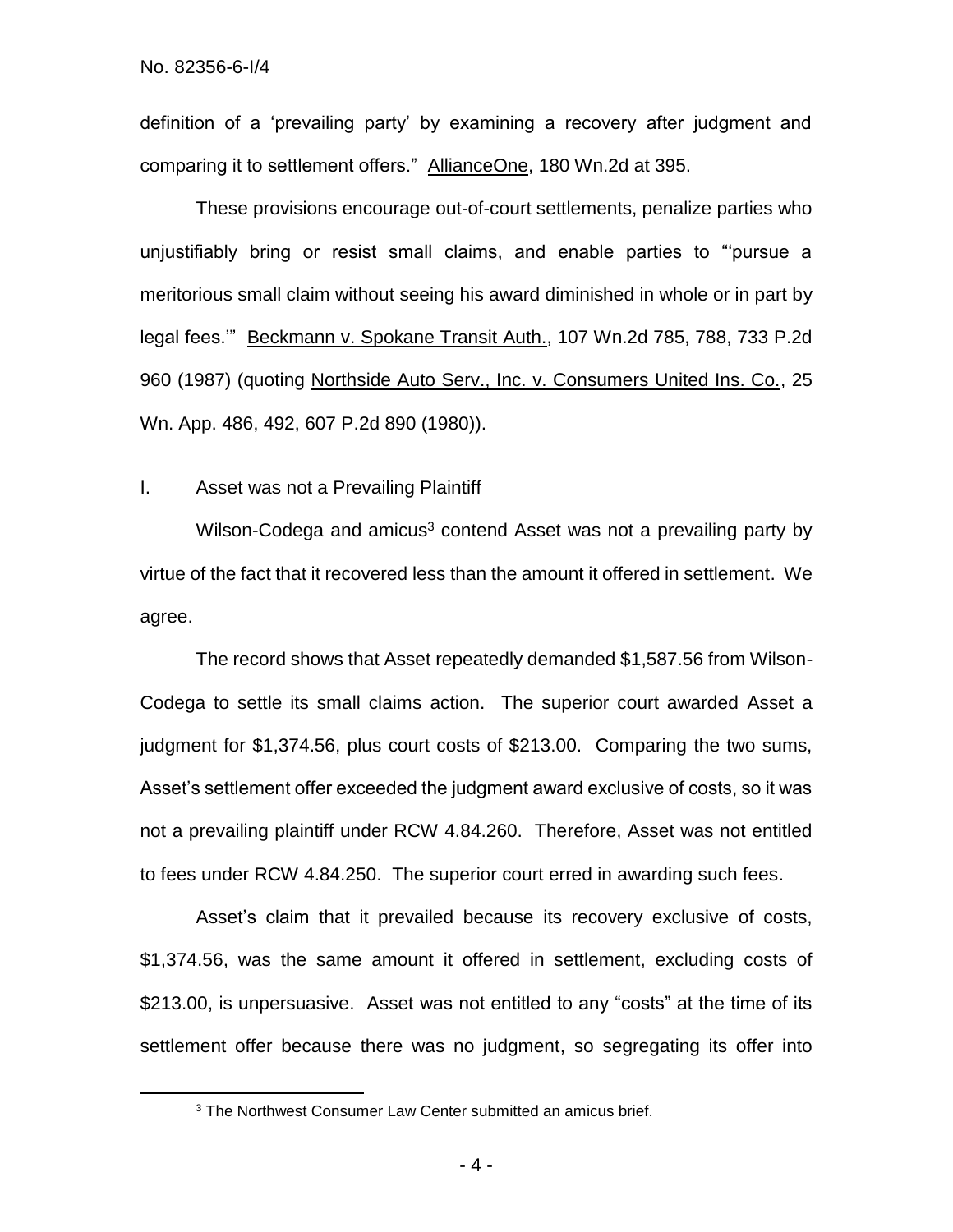amounts corresponding to damages and costs amounted to nothing more than requesting a lump sum of "just dollars." Niccum, 175 Wn.2d at 450 ("A party may ask for an extra \$1,000 in an offer of compromise to cover its expenses, but those dollars do not constitute 'costs' as that term is defined in RCW 4.84.010, i.e., sums 'allowed to the prevailing party upon the judgment.' They are just dollars."). In McKillop v. Personal Representative of Estate of Carpine, where a party similarly attempted to ignore the "costs" included in its settlement offer for purposes of determining the prevailing party under RCW 4.84.250, we concluded that absent an entitlement to costs, the superior court "had 'no basis for giving effect to the inclusion of costs in the offer.'" 192 Wn. App. 541, 548–49, 369 P.3d 161 (2016) (quoting Niccum, 175 Wn.2d at 451).

Next, Asset contends that RCW 4.84.015(3), which states that "[a] party may demand, offer, or accept the payment of statutory costs before the entry of judgment in an action," expressly authorized the inclusion of statutory costs in its offer, "even before the entry of judgment in the action." This contention lacks merits as it ignores the next subsection of the same statute. RCW 4.84.015(4) instructs: "This section may not be construed to (a) authorize an award of costs if the action is resolved by a negotiated settlement or (b) limit or bar the operation of cost-shifting provisions of other statutes or court rules." Thus, under the plain language of this subsection, Asset was not entitled to "an award of costs" during settlement negotiations. Further, this statute expressly declines to limit or bar other

- 5 -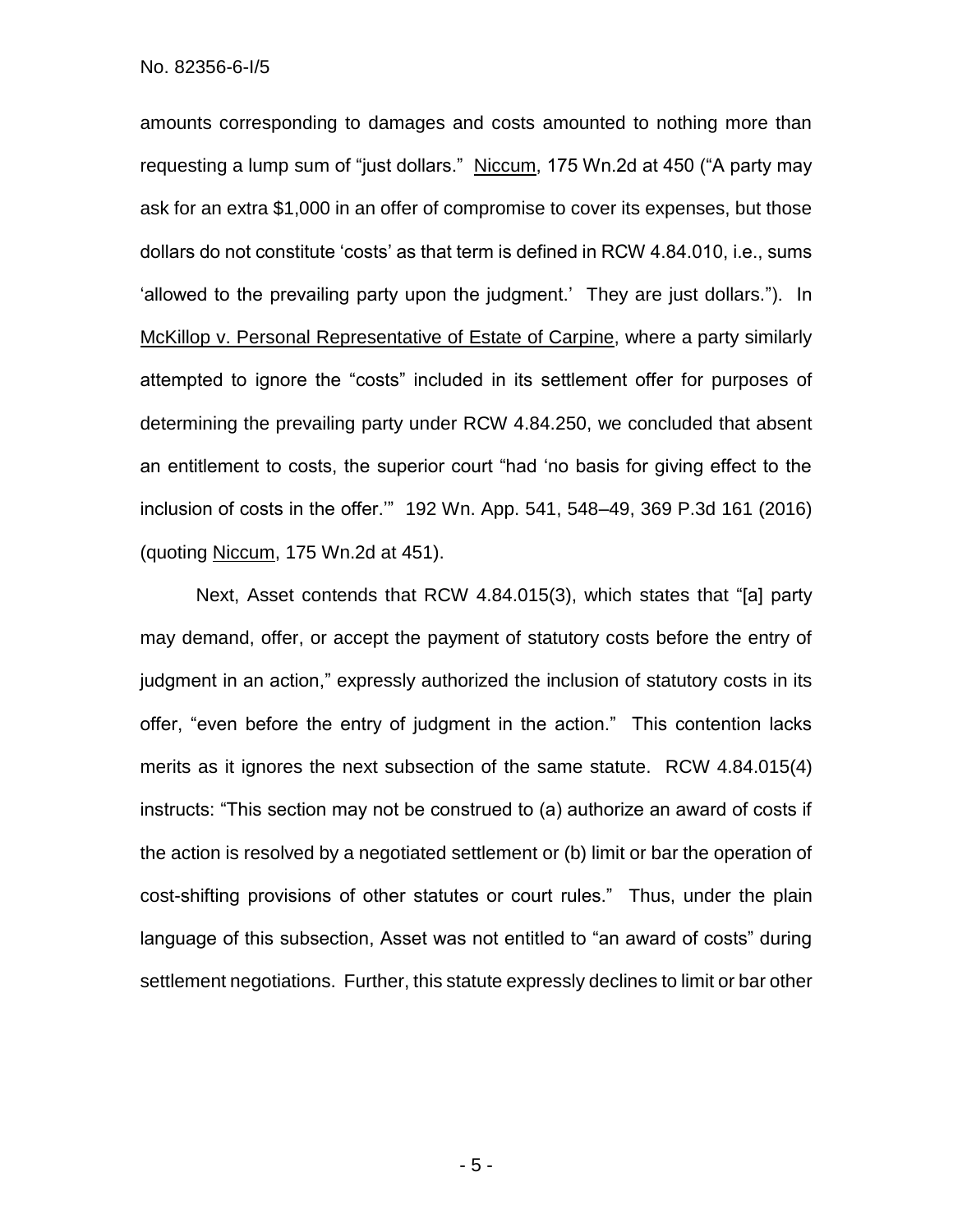$\overline{a}$ 

cost-shifting statutory provisions, such as RCW 4.84.250, which applies to small claims actions "[n]otwithstanding any other provisions of chapter 4.84 RCW."<sup>4</sup>

In short, Asset was not the prevailing party in its small claims action against Wilson-Codega. We reverse the superior court's order awarding Asset attorney fees.

# II. Wilson-Codega was a Prevailing Defendant

Wilson-Codega asserts that the superior court erred by denying her motion for attorney fees because she was the prevailing party when Asset failed to recover more in its small claims action than she offered in settlement. We agree.

In this case, Wilson-Codega offered Asset \$1,374.56 several times to settle and dismiss its claims against her. Critically, Asset was ultimately awarded exactly the amount she offered, exclusive of costs. Therefore, Wilson-Codega was the prevailing party as defined by RCW 4.84.270 and was entitled to an award of reasonable attorney fees under RCW 4.84.250. We reject Asset's arguments to the contrary.

Asset claims that Wilson-Codega was not the prevailing party, arguing that her settlement offers were incomplete because they did not (1) include the costs to which Asset was entitled and (2) release Asset from her counterclaims. But, as noted above, Asset was not entitled to any costs prior to the entry of judgment and it never sought fees based on the dismissal of the counterclaims. It also alleges

<sup>4</sup> We also decline Asset's invitation to "harmonize" RCW 4.84.120 (a cost-shifting provision applicable when a defendant deposits with the court clerk an "amount which he or she admits to be due, together with all costs that have accrued," to the plaintiff) with RCW 4.84.250. Here, there is no indication that Wilson-Codega deposited any money admittedly due to Asset with the court clerk.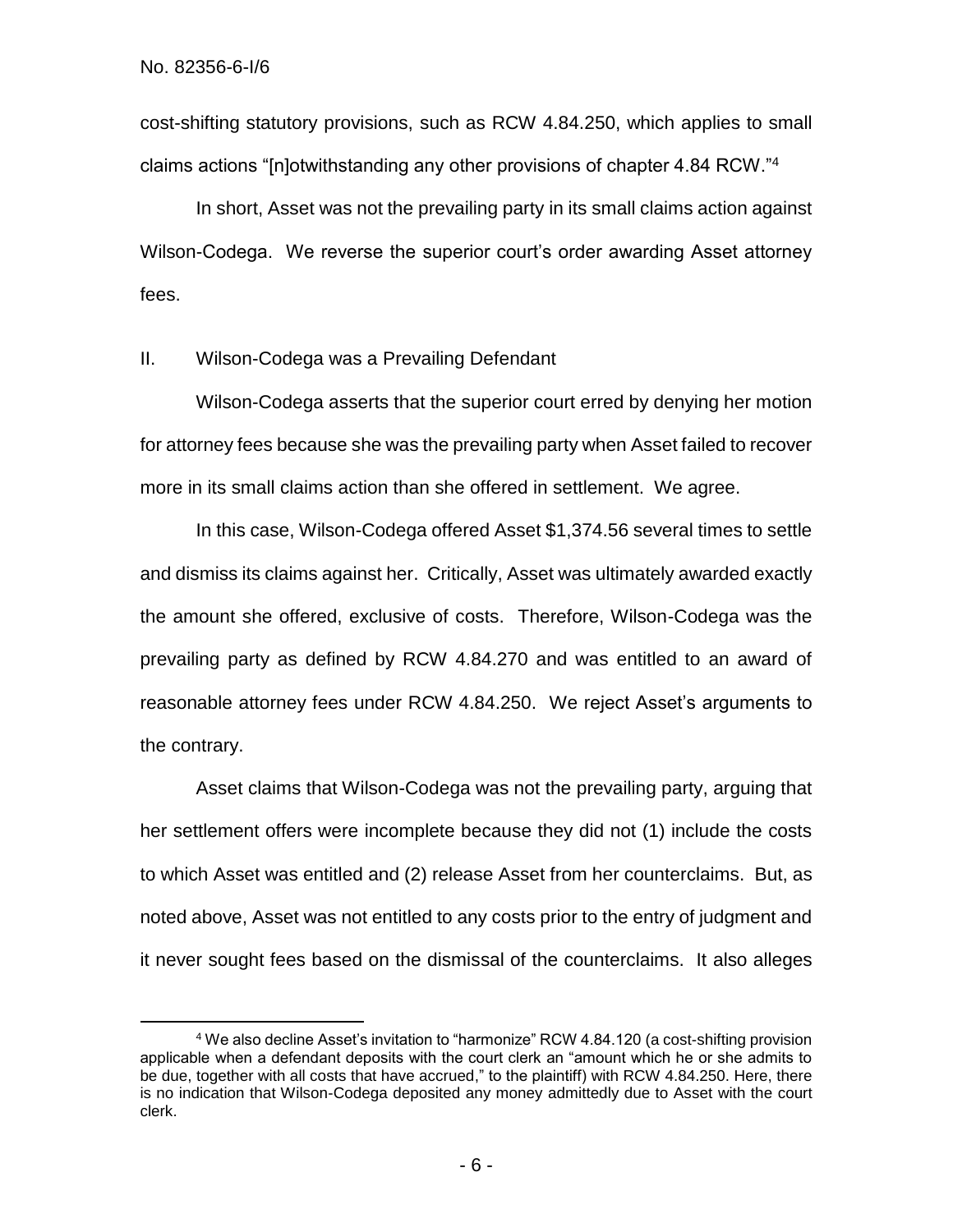that Wilson-Codega's January 2020 offer did not comply with the service requirements of RCW 4.84.280, but we need not address this issue. The record establishes that Wilson-Codega made otherwise identical settlement offers in August 2020, which Asset does not challenge for lack of proper service. Finally, Asset suggests that when there are multiple offers of settlement, "the purpose of the statutes would be served if the first offer of settlement controls." But Asset cites no authority supporting such a notion and we need not consider arguments unsupported by authority. RAP 10.3(a)(6); Cowiche Canyon Conservancy v. Bosley, 118 Wn.2d 801, 809, 828 P.2d 549 (1992).

Accordingly, we reverse the superior court's order denying Wilson-Codega's motion for attorney fees and remand for a determination and award of reasonable attorney fees in defending against Asset's small claims action.

## III. Attorney Fees on Appeal

 $\overline{a}$ 

Both parties request attorney fees on appeal and properly dedicate a portion of their briefing to their request. As the prevailing party, Wilson-Codega is entitled to reasonable attorney fees for this appeal under RCW  $4.84.290<sup>5</sup>$  subject to compliance with RAP 18.1(d). Asset's request is denied.

<sup>&</sup>lt;sup>5</sup> In part, RCW 4.84.290 instructs: "[I]f the prevailing party on appeal would be entitled to attorneys' fees under the provisions of RCW 4.84.250, the court deciding the appeal shall allow to the prevailing party such additional amount as the court shall adjudge reasonable as attorneys' fees for the appeal."